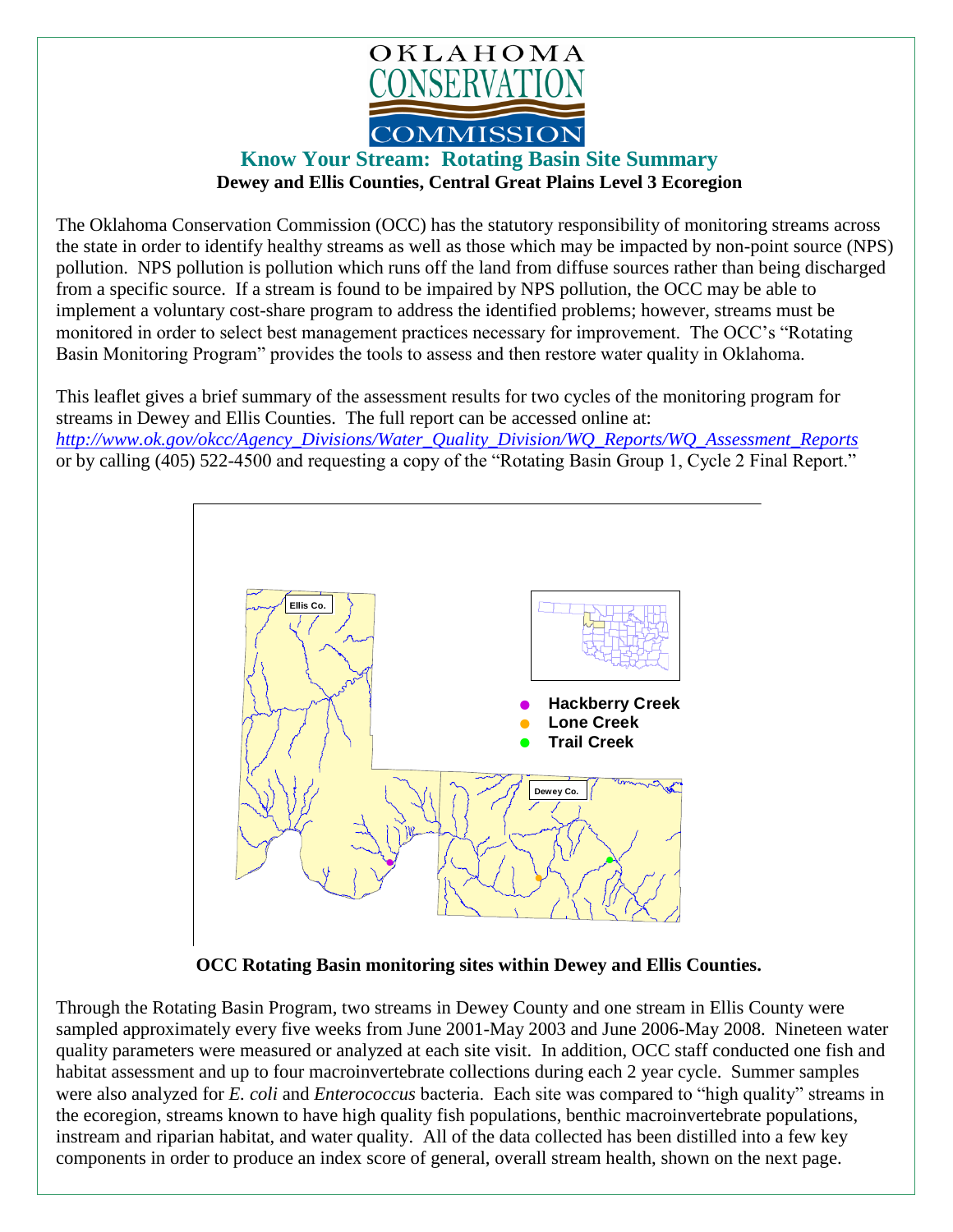**Summary of general stream health as determined by comparison to high quality streams in the Central Great Plains ecoregion and by assessment using Oklahoma State Water Quality Standards***†***.**

|                                                       | <b>Moderate</b>                    |                   |                    |
|-------------------------------------------------------|------------------------------------|-------------------|--------------------|
| moderate<br>good<br>poor                              | <b>Hackberry Creek</b>             | <b>Lone Creek</b> | <b>Trail Creek</b> |
| <b>Overall Stream Health</b>                          | 27                                 | 31                | 33                 |
| Phosphorus                                            | 5                                  | $5\overline{)}$   | $5\overline{)}$    |
| Nitrogen                                              | 5                                  | 5                 | 5                  |
| Ammonia                                               | 5                                  | 5                 | 5                  |
| Dissolved Oxygen                                      | 5                                  | 5                 | 5                  |
| pH                                                    | 5                                  | 5                 | 5                  |
| Turbidity                                             | 5                                  | 5                 | 5                  |
| Salts (chloride, sulfate, TDS)                        | $-5$                               | $-5$              | $-5$               |
| Fish                                                  | $\mathbf{1}$                       | 5                 | $5\overline{)}$    |
| Macroinvertebrates                                    | $\mathbf{1}$                       | 3                 | $\overline{3}$     |
| Instream/Riparian Habitat                             | 5                                  | 3                 | 5                  |
| Bacteria                                              | $-5$                               | $-5$              | $-5$               |
|                                                       | Scale of 1-5 with 5 being the best |                   |                    |
| 1=significantly worse than high quality sites<br>KEY: |                                    |                   |                    |
| 3=not as good as high quality sites but not impaired  |                                    |                   |                    |
| 5=equal to or better than high quality sites          |                                    |                   |                    |
| -5=impaired by state standards                        |                                    |                   |                    |

**Note: Most streams in Oklahoma are impaired by at least one type of bacteria**.

**Hackberry Creek (OK520620-04-0050D):** This stream is listed as impaired by state standards for salts. It is comparable to high quality streams in the ecoregion for all other parameters except the fish and macroinvertebrate communities which were significantly impaired.

**Lone Creek (OK520620-03-0020C):** This stream is listed as impaired by state standards for salts. It is comparable to high quality sites for all other parameters except the macroinvertebrate community and the instream/riparian habitat, which were slightly worse than the high quality sites in the area.

**Trail Creek (OK520620-02-0090G):** This stream is impaired by state standards for salts. It is comparable to high quality sites for all other parameters except the macroinvertebrate community, which was slightly worse than the high quality sites in the area.

*† The use of Oklahoma Water Quality Standards to assess streams and the 2008 results are described in the DEQ's 2008 Integrated Report, accessible online at: http://www.deq.state.ok.us/wqdnew/305b\_303d/2008\_integrated\_report\_entire\_document.pdf*